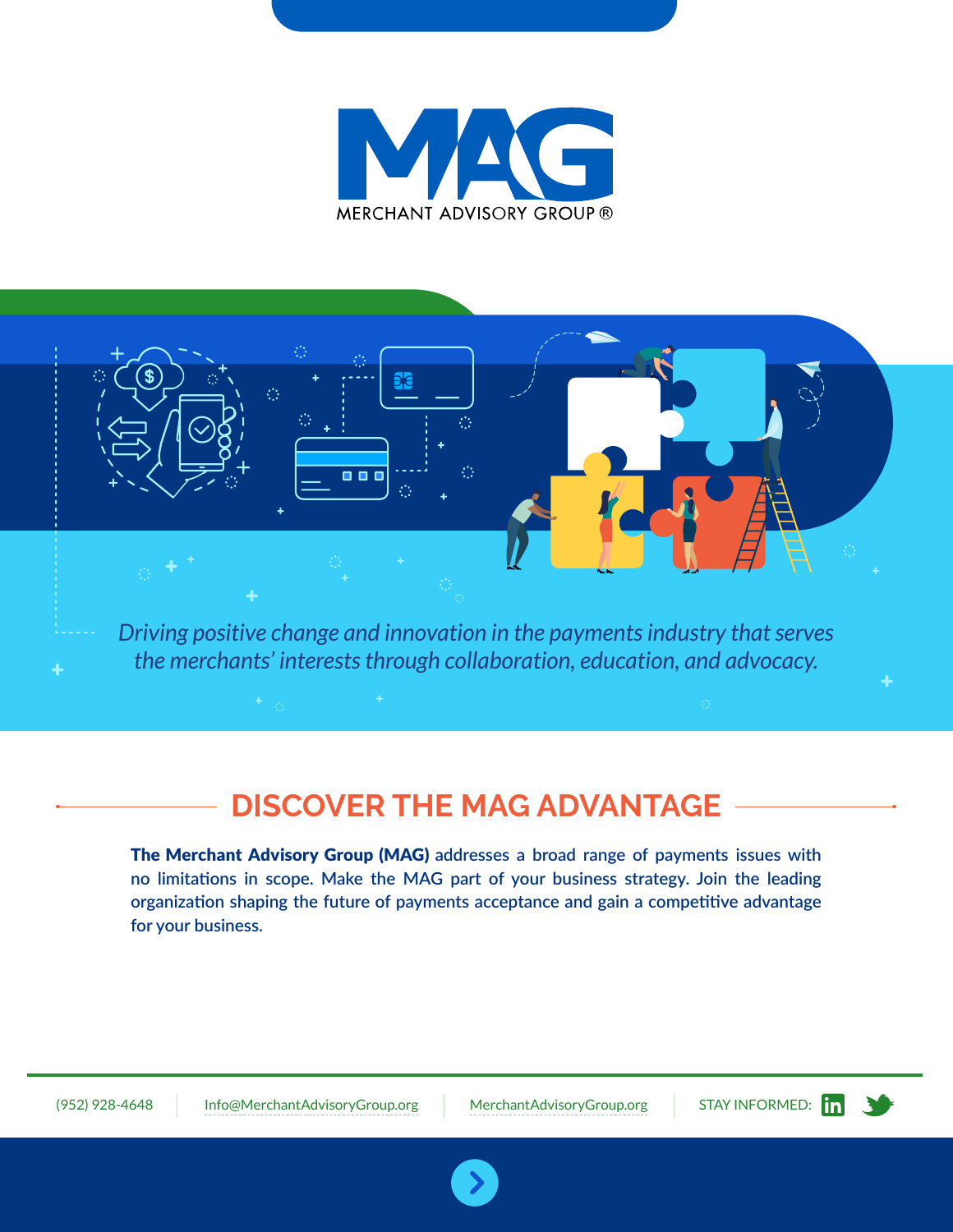

# **WELCOME**



### **Welcome to the Merchant Advisory Group!**

Merchants are looking for innovative solutions to make payments transactions fast and safe for customers as well as their organizations. With a focus on driving positive change in the payments industry, the Merchant Advisory Group (MAG) brings together the country's most knowledgeable and well-informed merchant payments experts who actively share best practices, address issues, and advocate for positive change with other payments ecosystem stakeholders. The tMAG also fosters innovation and collaboration across payments IT and business teams within merchants by providing tech-focused education and networking opportunities.

The MAG recognizes the industry evolution and is pleased to expand our membership offerings to include a Digital Access merchant membership in addition to the All Access merchant membership. This gives more merchants access to the new MAG Learning Center, where members can access valuable education and advocacy resources, including our Payments Certificate courses.

Having been a MAG merchant member before becoming the CEO, I can speak firsthand to the business advantage a MAG membership provides to individuals and their companies. We look forward to working together on important issues facing the merchants payments community.

John Drechny *CEO, Merchant Advisory Group*

The Merchant Advisory Group (MAG) plays a vital role in helping merchants and the industry shape innovative approaches to payments. Providing unparalleled collaboration and networking opportunities for merchants and sponsors, the MAG collaborates with industry stakeholders and advocates for merchants' interests. The MAG represents over 150 U.S. merchants which account for over \$4.8 Trillion in annual sales at over 580,000 locations across the U.S. and online. Roughly \$3.5 Trillion of those sales and over 100 Billion card payments are electronic which represents approximately 62%\* of total U.S. card volume. MAG members employ over 14 million associates.

*\*Source of Total U.S. card volumes: Federal Reserve Payments Study 2019*

(952) 928-4648 [Info@MerchantAdvisoryGroup.org](mailto:info%40merchantadvisorygroup.org?subject=Membership%20Brochure) [MerchantAdvisoryGroup.org](http://www.merchantadvisorygroup.org)



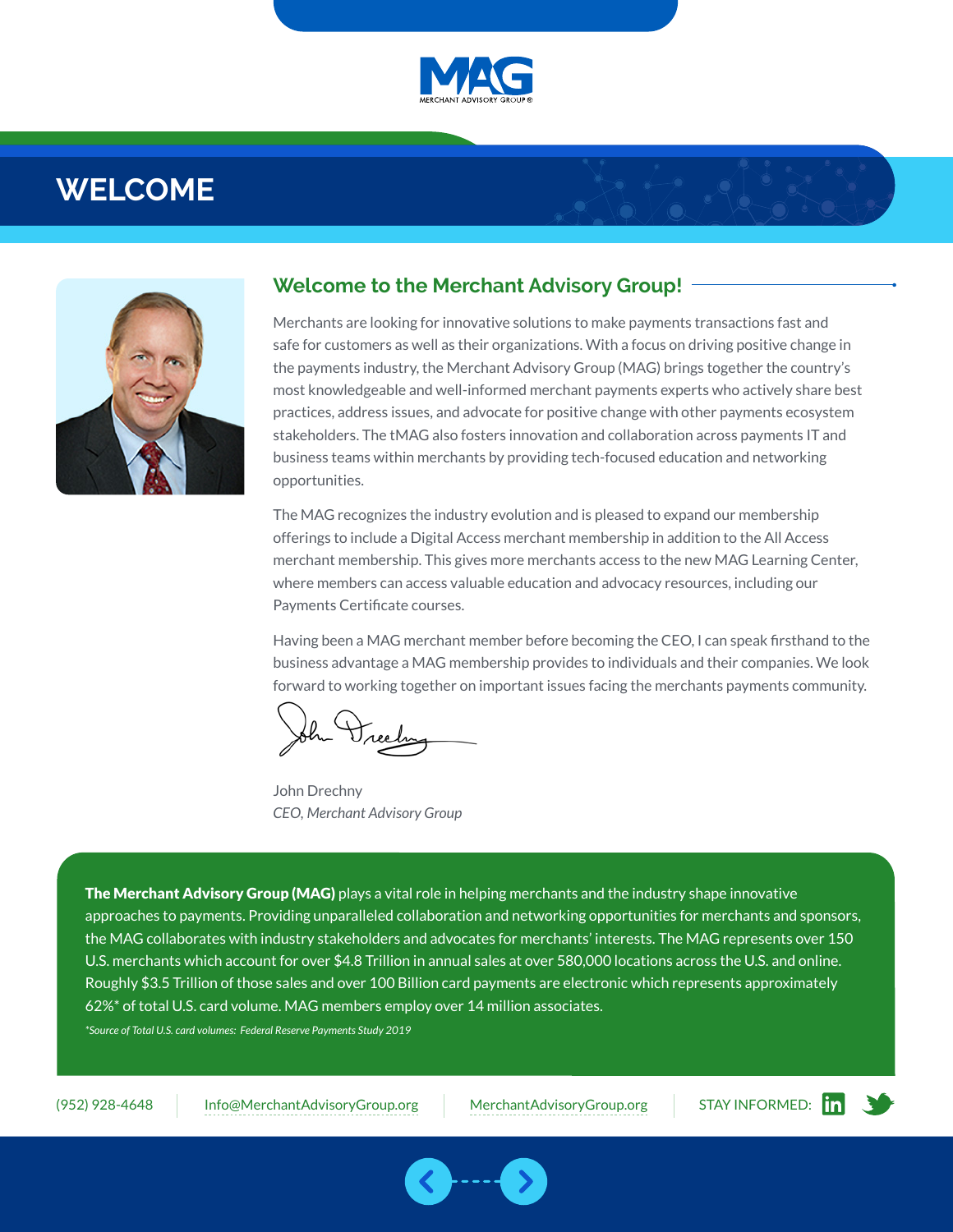

# **ABOUT THE MERCHANT ADVISORY GROUP**

### **MAG Merchant Members and Sponsors**

MAG's membership is comprised of **[leading merchants](https://www.merchantadvisorygroup.org/join/member)** representing all key verticals and their payments IT professionals. Subscription/recurring billing, leasing, and kiosk also represent growing verticals within our membership.

Having opportunities to network and share updates across the payments industry and within your own vertical, where you can discuss emerging issues, is one of the biggest benefits of MAG membership.

**[MAG sponsor companies](https://www.merchantadvisorygroup.org/join/sponsor)** represent prominent service providers in the payments industry. These sponsors can provide your company with innovative solutions for technology, payments processing, and more.



## **What's in it for Merchants?**

#### **Participation in a Collective Voice**

Meet with the world's leading merchants and work with payments companies as one cross-industry merchant voice, through our US and growing **[international efforts](https://www.merchantadvisorygroup.org/engagement/committees/international-committee)**.

#### **Proactive Strategy**

MAG prioritizes merchants' interests. Our **[Communities of](https://www.merchantadvisorygroup.org/engagement/cops)  [Practice \(COPs\)](https://www.merchantadvisorygroup.org/engagement/cops)** bring together merchants and other invited stakeholders to address specific issues and advocate for change within the payments ecosystem.

#### **Payments Education**

MAG merchant members have exclusive access to **[on-demand virtual education](https://www.pathlms.com/mag)** and best practice resources, including our **[Merchant Payments Professional Program](https://www.merchantadvisorygroup.org/education/merchant-payments-100-level)**, to help improve performance.

#### **Merchant Members-Only Resources**

Whether you are new or an experienced payments professional, the **[MAG Learning Center](https://www.pathlms.com/mag)** provides valuable education and advocacy resources from member and sponsor perspectives, such as webinar recordings, best practice surveys, Special Interest Group (SIG) information, Committees, and Communities of Practice (COPs).

#### **Conference Attendance**

MAG's **[Conferences and Tech Forum](https://www.merchantadvisorygroup.org/mag-calendar/#conferences)** provide valuable opportunities for education, networking, sharing best practices, reviewing new technologies, and engaging with key stakeholders. Participation varies by membership level.

(952) 928-4648 [Info@MerchantAdvisoryGroup.org](mailto:info%40merchantadvisorygroup.org?subject=Membership%20Brochure) [MerchantAdvisoryGroup.org](http://www.merchantadvisorygroup.org) STAY INFORMED: **Fine Solution** 

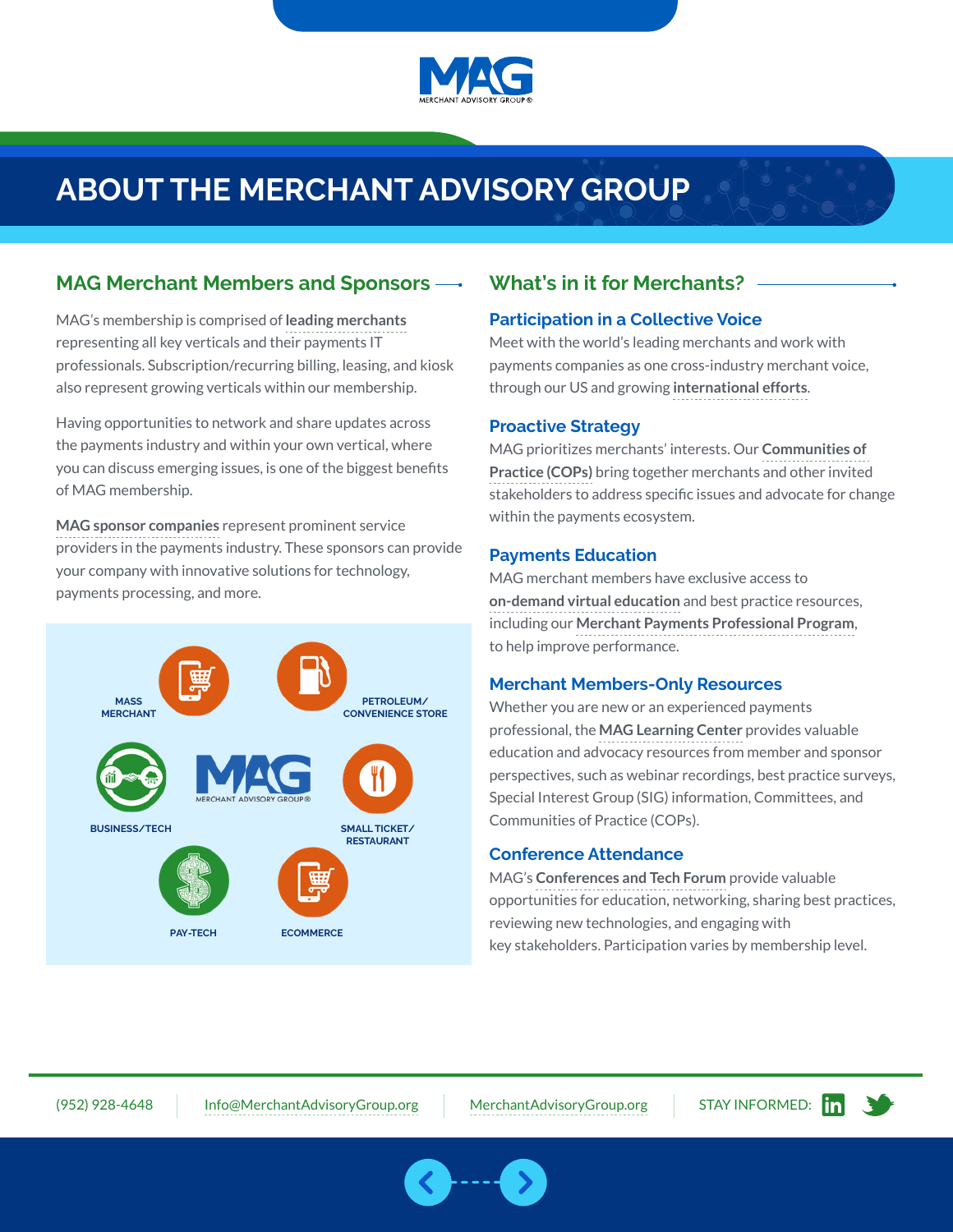

# **ALL ACCESS AND DIGITAL ACCESS MEMBERSHIPS**

### **Compare the MAG membership types and select which best fits your organization**

Compare the MAG membership types and select which best fits your organization. There are opportunities for access to many merchant benefits - Tech Forum, conferences, networking, education, and best practice resources.

## **Benefits Highlights**

| <b>MERCHANT MEMBERSHIP LEVEL</b>                                                                                                                                                              | <b>ALL ACCESS</b>          | <b>DIGITAL ACCESS</b>                                   |  |
|-----------------------------------------------------------------------------------------------------------------------------------------------------------------------------------------------|----------------------------|---------------------------------------------------------|--|
| Eligibility                                                                                                                                                                                   | Annual Revenue $\geq$ \$1B | Annual Revenue < \$1B<br>*New MAG Merchant Members only |  |
| <b>Annual Member Dues</b>                                                                                                                                                                     | \$5,750                    | \$1,000                                                 |  |
| <b>MAG NDA Required</b>                                                                                                                                                                       |                            |                                                         |  |
| <b>BENEFITS SUMMARY</b>                                                                                                                                                                       |                            |                                                         |  |
| <b>Number of Company Participants</b>                                                                                                                                                         | <b>Unlimited</b>           | $\overline{2}$                                          |  |
| <b>Directory Access, Email Updates</b>                                                                                                                                                        |                            |                                                         |  |
| <b>MAG Learning Center</b><br>Access to resources including recorded webinars, SIGs, COPs and Committee meeting<br>notes; Best Practice Guides; Merchant Readiness Guides; and Survey Results |                            |                                                         |  |
| <b>Live Webinars</b>                                                                                                                                                                          |                            |                                                         |  |
| <b>Education Certificate Program</b>                                                                                                                                                          | See MAG website            | See MAG website                                         |  |
| <b>CONFERENCE BENEFITS, IN-PERSON (two annually)</b>                                                                                                                                          |                            |                                                         |  |
| <b>Registrations - Merchant Members</b>                                                                                                                                                       | 5 free                     | \$495/person (limit 2)                                  |  |
| Additional Attendee Registration Fee - Merchant Members                                                                                                                                       | \$495                      | <b>NA</b>                                               |  |
| <b>PARTICIPATION OPPORTUNITIES</b>                                                                                                                                                            |                            |                                                         |  |
| <b>Committee Participation</b>                                                                                                                                                                |                            | <b>No</b>                                               |  |
| <b>Survey Participation</b>                                                                                                                                                                   |                            |                                                         |  |
| <b>Community of Practice Participation</b>                                                                                                                                                    |                            | <b>No</b>                                               |  |
| <b>Special Interest Group Participation</b>                                                                                                                                                   |                            |                                                         |  |
| <b>Board Member</b>                                                                                                                                                                           |                            | <b>No</b>                                               |  |
| <b>Voting Rights</b>                                                                                                                                                                          |                            | <b>No</b>                                               |  |

(952) 928-4648 [Info@MerchantAdvisoryGroup.org](mailto:info%40merchantadvisorygroup.org?subject=Membership%20Brochure) [MerchantAdvisoryGroup.org](http://www.merchantadvisorygroup.org) STAY INFORMED: In

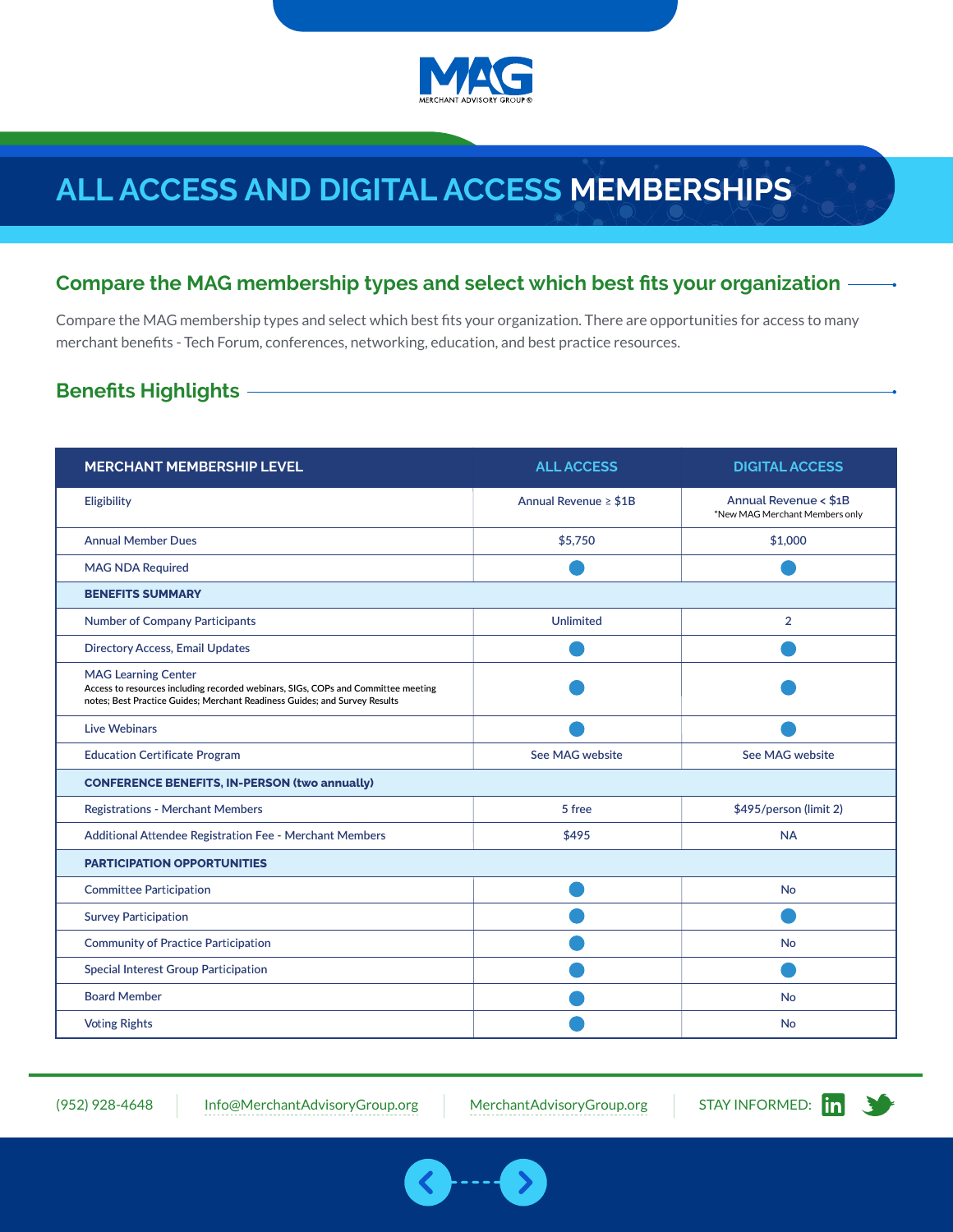

# **ALL ACCESS MEMBERSHIP**

## **All Access Merchant Membership for Companies with Annual Revenue:** ≥ **\$1B**

Unlimited individuals from your organization may participate in your company's MAG merchant membership. All participants will have full access to our complete networking, education, and best practices resources, including our Merchant Payments 101 course, along with designated free registrations for MAG conferences and Tech Forum.

## **Benefits Highlights**

| <b>MERCHANT MEMBERSHIP LEVEL</b>                                                                                                                                                              | <b>ALL ACCESS</b>          |  |  |
|-----------------------------------------------------------------------------------------------------------------------------------------------------------------------------------------------|----------------------------|--|--|
| Eligibility                                                                                                                                                                                   | Annual Revenue $\geq$ \$1B |  |  |
| <b>Annual Member Dues</b>                                                                                                                                                                     | \$5,750                    |  |  |
| <b>MAG NDA Required</b>                                                                                                                                                                       |                            |  |  |
| <b>BENEFITS SUMMARY</b>                                                                                                                                                                       |                            |  |  |
| <b>Number of Company Participants</b>                                                                                                                                                         | <b>Unlimited</b>           |  |  |
| <b>Directory Access, Email Updates</b>                                                                                                                                                        |                            |  |  |
| <b>MAG Learning Center</b><br>Access to resources including recorded webinars, SIGs, COPs and Committee meeting notes; Best Practice<br>Guides; Merchant Readiness Guides; and Survey Results |                            |  |  |
| <b>Live Webinars</b>                                                                                                                                                                          |                            |  |  |
| <b>Education Certificate Program</b>                                                                                                                                                          | See MAG website            |  |  |
| <b>CONFERENCE BENEFITS, IN-PERSON (two annually)</b>                                                                                                                                          |                            |  |  |
| <b>Registrations - Merchant Members</b>                                                                                                                                                       | 5 free                     |  |  |
| <b>Additional Attendee Registration Fee - Merchant Members</b>                                                                                                                                | \$495                      |  |  |
| <b>PARTICIPATION OPPORTUNITIES</b>                                                                                                                                                            |                            |  |  |
| <b>Committee Participation</b>                                                                                                                                                                |                            |  |  |
| <b>Survey Participation</b>                                                                                                                                                                   |                            |  |  |
| <b>Community of Practice Participation</b>                                                                                                                                                    |                            |  |  |
| <b>Special Interest Group Participation</b>                                                                                                                                                   |                            |  |  |
| <b>Board Member</b>                                                                                                                                                                           |                            |  |  |
| <b>Voting Rights</b>                                                                                                                                                                          |                            |  |  |

(952) 928-4648 [Info@MerchantAdvisoryGroup.org](mailto:info%40merchantadvisorygroup.org?subject=Membership%20Brochure) [MerchantAdvisoryGroup.org](http://www.merchantadvisorygroup.org) STAY INFORMED: [1

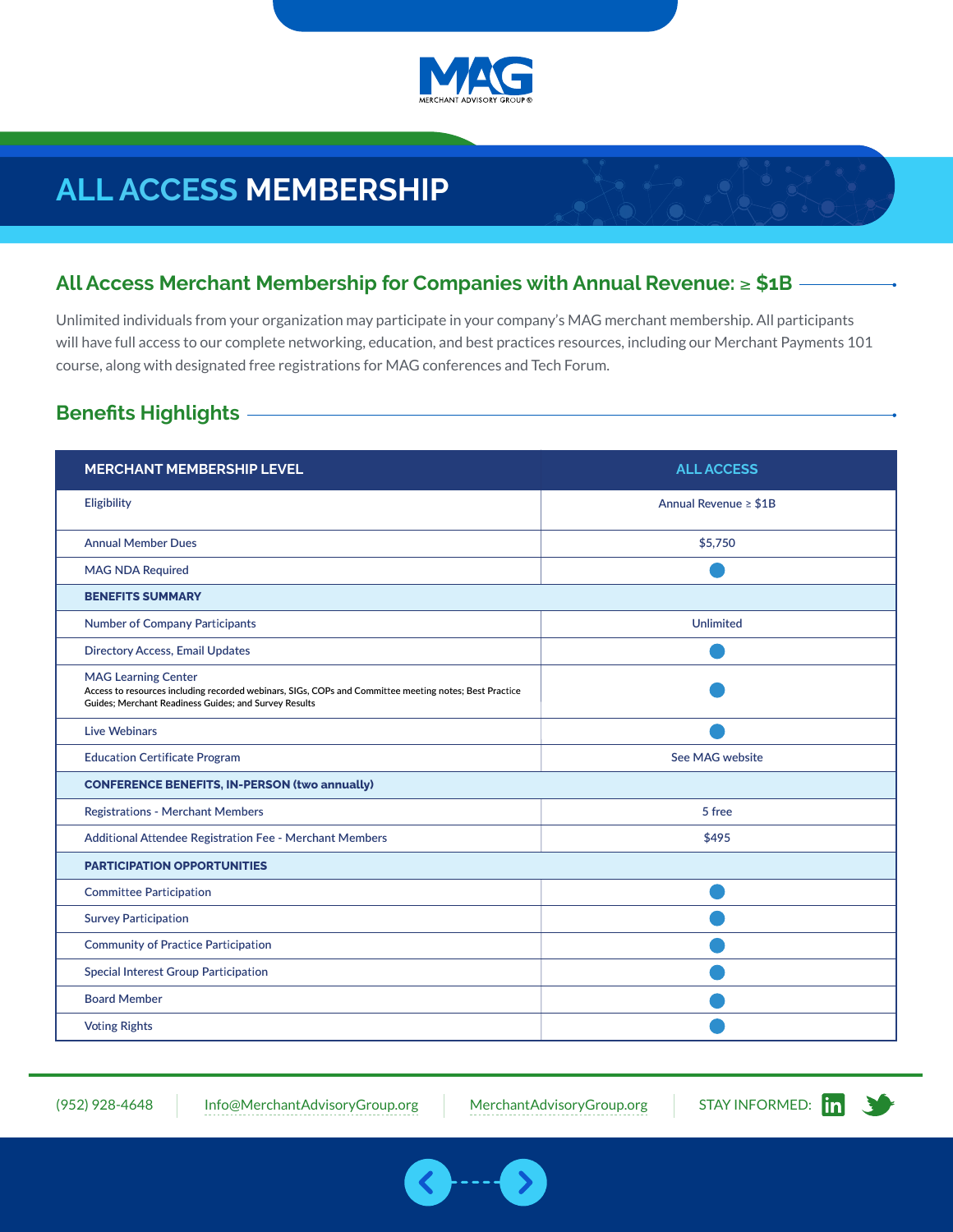

# **DIGITAL ACCESS MEMBERSHIP**

## **Digital Access Merchant Membership for Companies with Annual Revenue: < \$1B**

Two individuals from your organization may participate in your company's MAG merchant membership. Both will have access to networking, education, and best practice resources. Reduced pricing for all Payments e-Learning Courses as well as participation in MAG conferences and Tech Forum available at program rates.

## **Benefits Highlights**

|                                                                                                                                                                                               | <b>DIGITAL ACCESS</b>                                   |  |
|-----------------------------------------------------------------------------------------------------------------------------------------------------------------------------------------------|---------------------------------------------------------|--|
| Eligibility                                                                                                                                                                                   | Annual Revenue < \$1B<br>*New MAG Merchant Members only |  |
| <b>Annual Member Dues</b>                                                                                                                                                                     | \$1,000                                                 |  |
| <b>MAG NDA Required</b>                                                                                                                                                                       |                                                         |  |
| <b>BENEFITS SUMMARY</b>                                                                                                                                                                       |                                                         |  |
| <b>Number of Company Participants</b>                                                                                                                                                         | $\overline{2}$                                          |  |
| <b>Directory Access, Email Updates</b>                                                                                                                                                        |                                                         |  |
| <b>MAG Learning Center</b><br>Access to resources including recorded webinars, SIGs, COPs and Committee meeting notes; Best<br>Practice Guides; Merchant Readiness Guides; and Survey Results |                                                         |  |
| <b>Live Webinars</b>                                                                                                                                                                          |                                                         |  |
| <b>Education Certificate Program</b>                                                                                                                                                          | See MAG website                                         |  |
| <b>CONFERENCE BENEFITS, IN-PERSON (two annually)</b>                                                                                                                                          |                                                         |  |
| <b>Registrations - Merchant Members</b>                                                                                                                                                       | \$495/person (limit 2)                                  |  |
| Additional Attendee Registration Fee - Merchant Members                                                                                                                                       | <b>NA</b>                                               |  |
| <b>PARTICIPATION OPPORTUNITIES</b>                                                                                                                                                            |                                                         |  |
| <b>Committee Participation</b>                                                                                                                                                                | <b>No</b>                                               |  |
| <b>Survey Participation</b>                                                                                                                                                                   |                                                         |  |
| <b>Community of Practice Participation</b>                                                                                                                                                    | <b>No</b>                                               |  |
| <b>Special Interest Group Participation</b>                                                                                                                                                   |                                                         |  |
| <b>Board Member</b>                                                                                                                                                                           | <b>No</b>                                               |  |
| <b>Voting Rights</b>                                                                                                                                                                          | <b>No</b>                                               |  |

(952) 928-4648 [Info@MerchantAdvisoryGroup.org](mailto:info%40merchantadvisorygroup.org?subject=Membership%20Brochure) [MerchantAdvisoryGroup.org](http://www.merchantadvisorygroup.org)